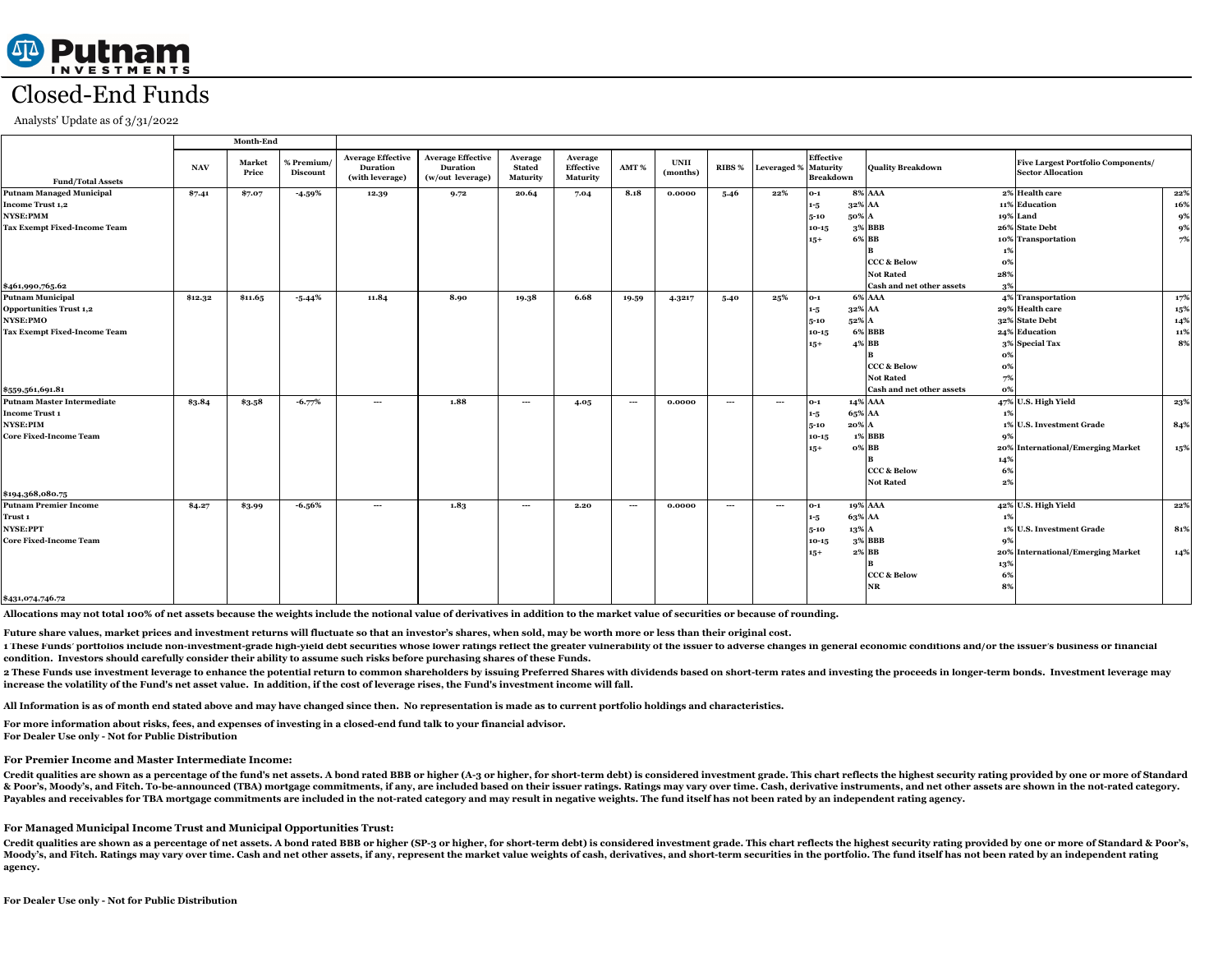

## Closed-End Funds

Analysts' Update as of 3/31/2022

|                       |                         | <b>INTERNATIONAL SECTOR</b>   |         | <b>U.S. HIGH YIELD SECTOR</b> | <b>U.S. INVESTMENT GRADE SECTOR</b> |                  |                 |                              |                  |                 |
|-----------------------|-------------------------|-------------------------------|---------|-------------------------------|-------------------------------------|------------------|-----------------|------------------------------|------------------|-----------------|
|                       |                         |                               |         | Average                       |                                     | Average          |                 |                              | Average          |                 |
|                       | <b>Total Percent of</b> |                               |         | <b>Effective</b>              |                                     | <b>Effective</b> |                 |                              | <b>Effective</b> |                 |
| <b>Fund</b>           | <b>Foreign Holdings</b> | <b>Allocation by Country*</b> |         | <b>Maturity</b>               | Allocation by Industry*             |                  | <b>Maturity</b> | <b>Allocation by Sector*</b> |                  | <b>Maturity</b> |
| <b>Putnam Premier</b> | <b>Total Foreign</b>    | Indonesia                     |         | 2.1% Combined                 | $1.13$ Oil & Gas                    | 2.7%             | 0.90            | <b>MBS</b>                   | 18.5%            | 0.17            |
| <b>Income Trust</b>   | 13.9%                   | <b>Ivory Coast</b>            |         | 1.9% Foreign Holdings         | <b>Technology</b>                   | 2.1%             |                 | <b>CMBS</b>                  | 21.6%            |                 |
|                       | International           | <b>Dominican Republic</b>     | 1.4%    |                               | <b>Services</b>                     | 2.1%             |                 | CMO                          | 26.6%            |                 |
|                       | 1.8%                    | <b>Senegal</b>                | $1.1\%$ |                               | <b>Cable and Satellite</b>          | $1.3\%$          |                 | <b>ABS</b>                   | 0.3%             |                 |
|                       | <b>Emerging Market</b>  | <b>Brazil</b>                 | $1.0\%$ |                               | <b>Health Care</b>                  | 1.1%             |                 | <b>Treasury/Agency</b>       | 0.0%             |                 |
|                       | 12.1%                   | Ghana                         | 0.8%    |                               | <b>Chemicals</b>                    | 0.8%             |                 | Corp                         | 4.5%             |                 |
|                       |                         | Canada                        | 0.7%    |                               | <b>Automotive</b>                   | 0.7%             |                 | <b>Net Cash</b>              | 9.6%             |                 |
|                       |                         | <b>Other Countries</b>        | 4.9%    |                               | Other Industries                    | 11.0%            |                 |                              |                  |                 |
| <b>Putnam Master</b>  | <b>Total Foreign</b>    | <b>Ivory Coast</b>            |         | 1.9% Combined                 | $0.82$ Oil & Gas                    | 2.6%             | 0.86            | <b>MBS</b>                   | 23.5%            | 2.37            |
| Intermediate Income   | 14.9%                   | Indonesia                     |         | 1.8% Foreign Holdings         | <b>Services</b>                     | $2.2\%$          |                 | <b>CMBS</b>                  | 21.6%            |                 |
| <b>Trust</b>          | International           | <b>Mexico</b>                 | $1.4\%$ |                               | <b>Technology</b>                   | 2.1%             |                 | <b>CMO</b>                   | 26.5%            |                 |
|                       | 2.2%                    | <b>Dominican Republic</b>     | $1.3\%$ |                               | <b>Cable and Satellite</b>          | 1.5%             |                 | <b>ABS</b>                   | 0.3%             |                 |
|                       | <b>Emerging Market</b>  | <b>Brazil</b>                 | $1.2\%$ |                               | <b>Health Care</b>                  | 1.2%             |                 | <b>Treasury/Agency</b>       | 0.0%             |                 |
|                       | 12.7%                   | <b>Senegal</b>                | 1.1%    |                               | Telecommunications                  | 0.9%             |                 | Corp                         | 3.4%             |                 |
|                       |                         | Ghana                         | 0.7%    |                               | <b>Food &amp; Beverage</b>          | 0.7%             |                 | <b>Net Cash</b>              | 8.9%             |                 |
|                       |                         | <b>Other Countries</b>        | $5.5\%$ |                               | <b>Other Industries</b>             | 11.6%            |                 |                              |                  |                 |

**\*Allocations listed are percentages of the total portfolio.**

**† Average effective maturity values measured in years and represent each sector's contribution to the fund's overall average effective maturity.**

**All Information is as of month end stated above and may have changed since then. No representation is made as to current portfolio holdings and characteristics.**

 **Shareholders who wish to receive up-to-date information about their Putnam Closed-End Fund may do so by calling Putnam Closed-End Fund Services toll-free at 1-800-634-1587 Monday-Friday from 9 a.m. to 5 p.m. Eastern time. Shareholders may receive daily net asset value, market prices and the premium or discount at which their fund is selling. Month-end portfolio information is also available. Broker information is available from Putnam Dealer Marketing Services at 1-800-354-4000.**